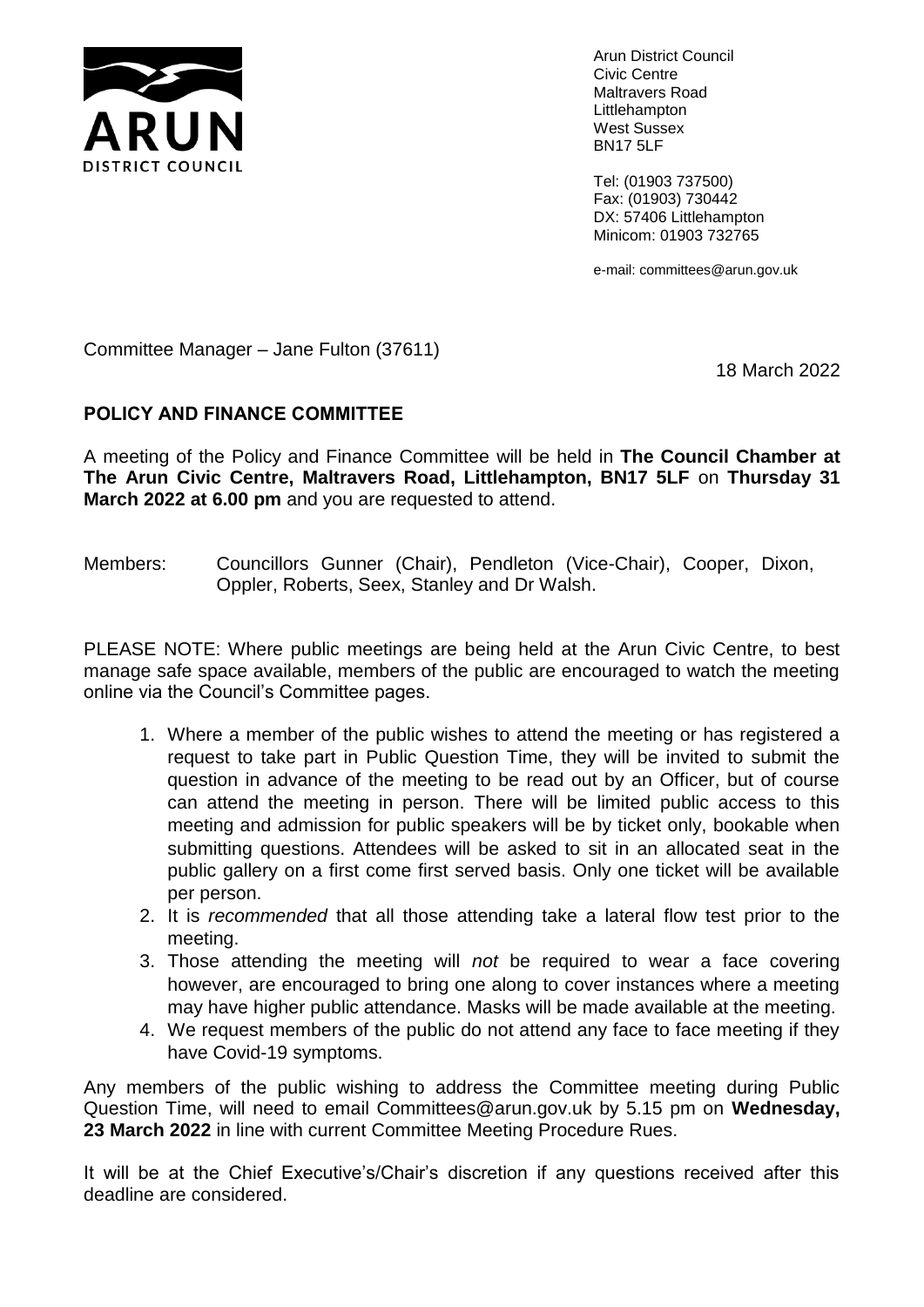For further information on the items to be discussed, please contact [Committees@arun.gov.uk](mailto:Committees@arun.gov.uk)

# **A G E N D A**

### 1. APOLOGIES

### 2. DECLARATIONS OF INTEREST

Members and Officers are invited to make any declaration of pecuniary, personal and/or prejudicial interests that they may have in relation to items on this agenda, and are reminded that they should re-declare their interest before consideration of the items or as soon as the interest becomes apparent.

Members and Officers should make their declaration by stating:

- a) the item they have the interest in
- b) whether it is a pecuniary/personal interest and/or prejudicial interest
- c) the nature of the interest
- 3. MINUTES (Pages 1 14)

The Committee will be asked to approve as a correct record the Minutes of the Corporate Policy and Performance Committee held on 10 February 2022, which are *attached.*

- 4. ITEMS NOT ON THE AGENDA THAT THE CHAIR OF THE **MEETING IS OF THE OPINION SHOULD BE CONSIDERED** AS A MATTER OF URGENCY BY REASON OF SPECIAL CIRCUMSTANCES
- 5. PUBLIC QUESTION TIME

To receive questions from the public (for a period of up to 15 minutes)

#### 6. COUNCIL VISION - PERFORMANCE MANAGEMENT 2022- 2026 [30 MINUTES] (Pages 15 - 32)

This report gives the detail on the proposed indicators to measure the outcomes for the Council Vision key themes and gives the detail on the proposed Key Performance Indicators (KPI's).